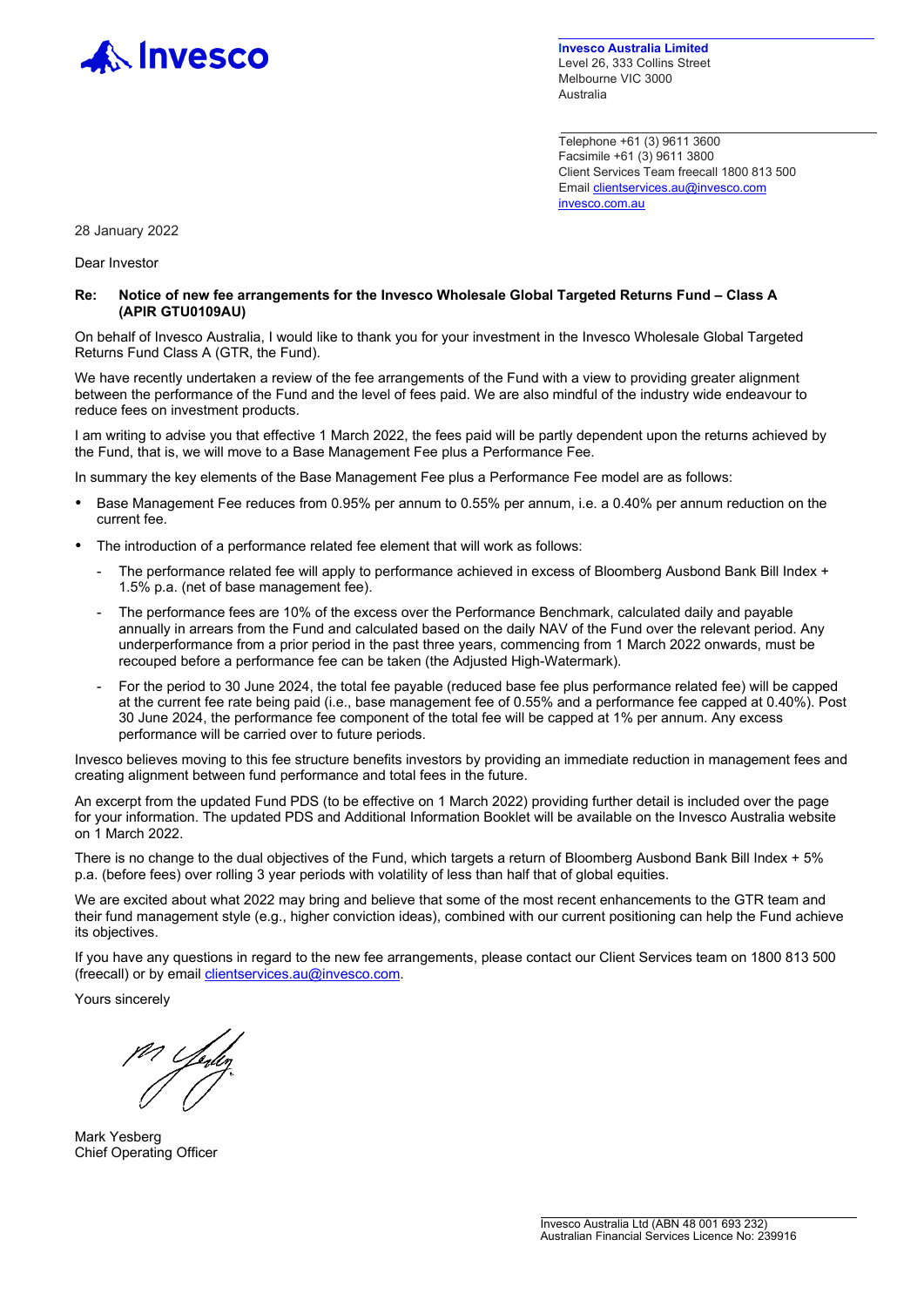The following is a summary excerpt from Invesco Wholesale Global Targeted Returns Fund – Class A PDS (to be effective on 1 March 2022)

| Invesco Wholesale Global Targeted Returns Fund - Class A                                                      |                                                         |                                                                                                                                                                                                                                                                          |
|---------------------------------------------------------------------------------------------------------------|---------------------------------------------------------|--------------------------------------------------------------------------------------------------------------------------------------------------------------------------------------------------------------------------------------------------------------------------|
| Type of fee or cost                                                                                           | Amount                                                  | How and when paid                                                                                                                                                                                                                                                        |
| Management fees and costs<br>The fees and costs for managing<br>your investments <sup>1</sup>                 | $0.55%$ p.a. of<br>the NAV of<br>the Fund               | Management fees and costs are solely comprised of the management<br>fee of 0.55% per annum <sup>2</sup> (Management Fee).                                                                                                                                                |
|                                                                                                               |                                                         | The Management Fee is calculated and accrued daily and paid<br>monthly in arrears, and is directly deducted from the Fund's assets and<br>reflected in the unit price.                                                                                                   |
|                                                                                                               |                                                         | Indirect costs <sup>1</sup> are nil as such costs are intended to be borne by<br>Invesco <sup>2</sup> out of the Management Fee.                                                                                                                                         |
| Performance fees<br>Amounts deducted from your<br>investment in relation to the<br>performance of the product | $0.00\%$ <sup>3</sup> p.a. of<br>the NAV of<br>the Fund | Performance fees are payable where the performance of the Fund<br>exceeds the Performance Benchmark and also clear the Adjusted High<br>Water Mark (as defined in the "additional explanation of fees and costs"<br>section below).                                      |
|                                                                                                               |                                                         | The stated performance fee is a reasonable estimate for the current<br>financial year ending 30 June 2022. The performance fees are<br>temporarily capped at 0.40% per annum until 30 June 2024 after which<br>the performance fee cap will increase to 1.00% per annum. |
|                                                                                                               |                                                         | Performance fees are calculated daily and paid annually in arrears<br>from the Fund and reflected in the unit price.                                                                                                                                                     |

*1. This excludes any abnormal or extraordinary expenses such as costs of legal proceedings, costs to defend claims, termination and wind up costs, investor meetings, changes to the constitution or changing the Responsible Entity. These expenses are expected to occur infrequently and are recoverable from the Fund as long as they are properly incurred in operating the Fund.*

- *2 The Management Fee is negotiable for certain investors see the "Additional explanation of fees and costs" in the Additional Information Booklet. Additional fees may be charged by your financial adviser and, if you are an indirect investor, by your IDPS operator, for investing in the Fund.*
- *3 See "Additional explanation of fees and costs" section below.*

## **Additional explanation of fees and costs**

## **Management fees and costs**

Management fees and costs are solely comprised of the management fee we charge for overseeing the operations of the Fund and managing the Fund's assets. As at the date of this PDS, Indirect Costs such as custodian fees, administration and audit fees, and other ordinary expenses of operating the Fund, are covered by the management fee at no additional charge to you.

From 1 March 2022 Class A of the Fund moved from a management fee only model to a management fee and performance fees model. As a result, the management fee component was lowered to 0.55% per annum of the NAV of the Fund from 1 March 2022.

Management fees and costs do not include:

- Performance fees (see below summary);
- transaction costs (i.e. costs associated with investing the underlying assets), some of which may be recovered through Buy/Sell Spreads; or
- any abnormal or extraordinary expenses such as costs of legal proceedings, costs to defend claims, termination and wind up costs, investor meetings, changes to the Constitution or changing the Responsible Entity. These expenses are expected to occur infrequently and are recoverable from the Fund as long as they are properly incurred in operating the Fund.